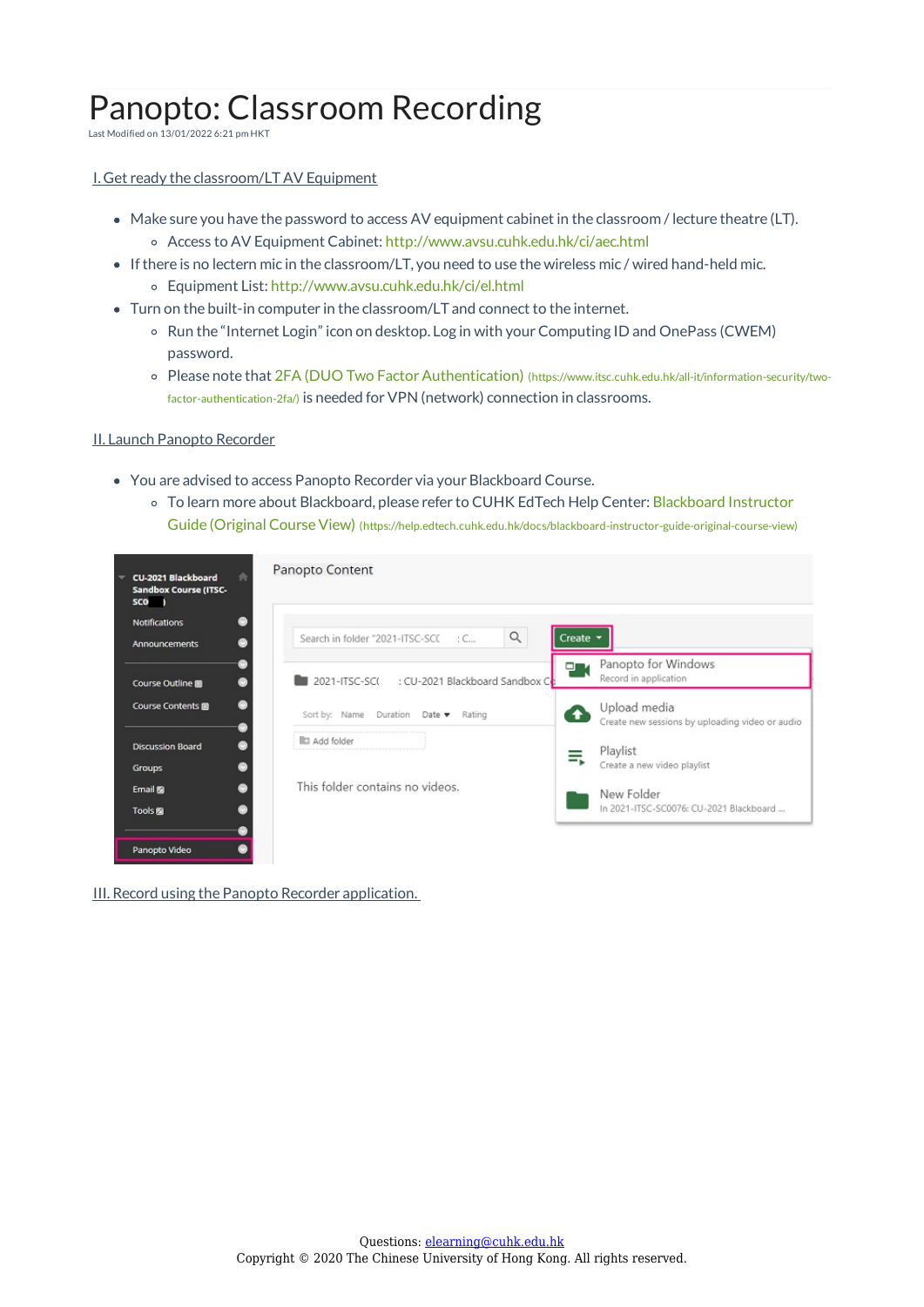| Panopto        |                                                                                                                                  |                                                                                                                                                              | $\times$<br>Ω                                                                |
|----------------|----------------------------------------------------------------------------------------------------------------------------------|--------------------------------------------------------------------------------------------------------------------------------------------------------------|------------------------------------------------------------------------------|
|                | <b>Create New Recording</b>                                                                                                      | (≔)<br>Manage Recordings<br>û<br>Settings                                                                                                                    | unified\1<br>Sign out                                                        |
|                | Folder                                                                                                                           | Session Settings <sup>O</sup><br>2020-ITSC-SC0.<br>CU-2020 Blackboard Sandbox Course (ITSC-SCO)<br>J.                                                        | Webcast                                                                      |
| Record         | Name<br>Primary Sources @                                                                                                        | Thursday, September 30, 2021 at 2:47:46 PM<br>$\bullet$<br>PowerPoint X<br>Main Screen X                                                                     | <b>Join Session</b><br>$\sim$                                                |
| Video<br>Audio | HD Pro Webcam<br>Microphone<br>Quality Standard                                                                                  | O Sma<br><b>CO Manage N</b><br>۰<br>$\checkmark$                                                                                                             |                                                                              |
|                | ❸<br>Capture Computer Audio<br><b>Secondary Sources</b><br>Capture PowerPoint<br>Capture Main Screen<br>Add Another Video Source | 3 No. 14                                                                                                                                                     |                                                                              |
|                |                                                                                                                                  | <b>I</b> Planning<br>0.4.4.6.6.8.0<br>٠<br>٠<br><b>ALC</b><br>4<br>Enable screen capture preview<br>✓<br>Resolution<br>1920 x 1080 V<br>fps<br>8<br>$kbps -$ | <b><i>ALLES BORDERS ADDED HIM ALL BL</i></b><br>$\boldsymbol{\Theta}$<br>600 |

- 1. Make sure you have selected the correct course video folder.
- 2. Use a microphone and check the volume level:
	- Choose audio source.Check that the volume bar moves when you speak into the lectern mic / wireless mic. Move the blue dot to adjust the recording volume.
	- If"Failed to Start Devices" error is prompted when choosing audio source, please refer to CUHK EdTech Help Center: Panopto Recorder shows "Failed to Start Devices" (https://help.edtech.cuhk.edu.hk/docs/panoptorecorder-shows-failed-to-start-devices)
- 3. Select "Capture Computer Audio" if you will play video and/or audio.
- 4. Before clicking the record button, enable screen capture preview to preview the recording being captured.

## IV. Stop and upload the recording

1. Click "Stop" when it is time to stop the recording.



2. On the "Recording Complete" pop-up window, click "Upload."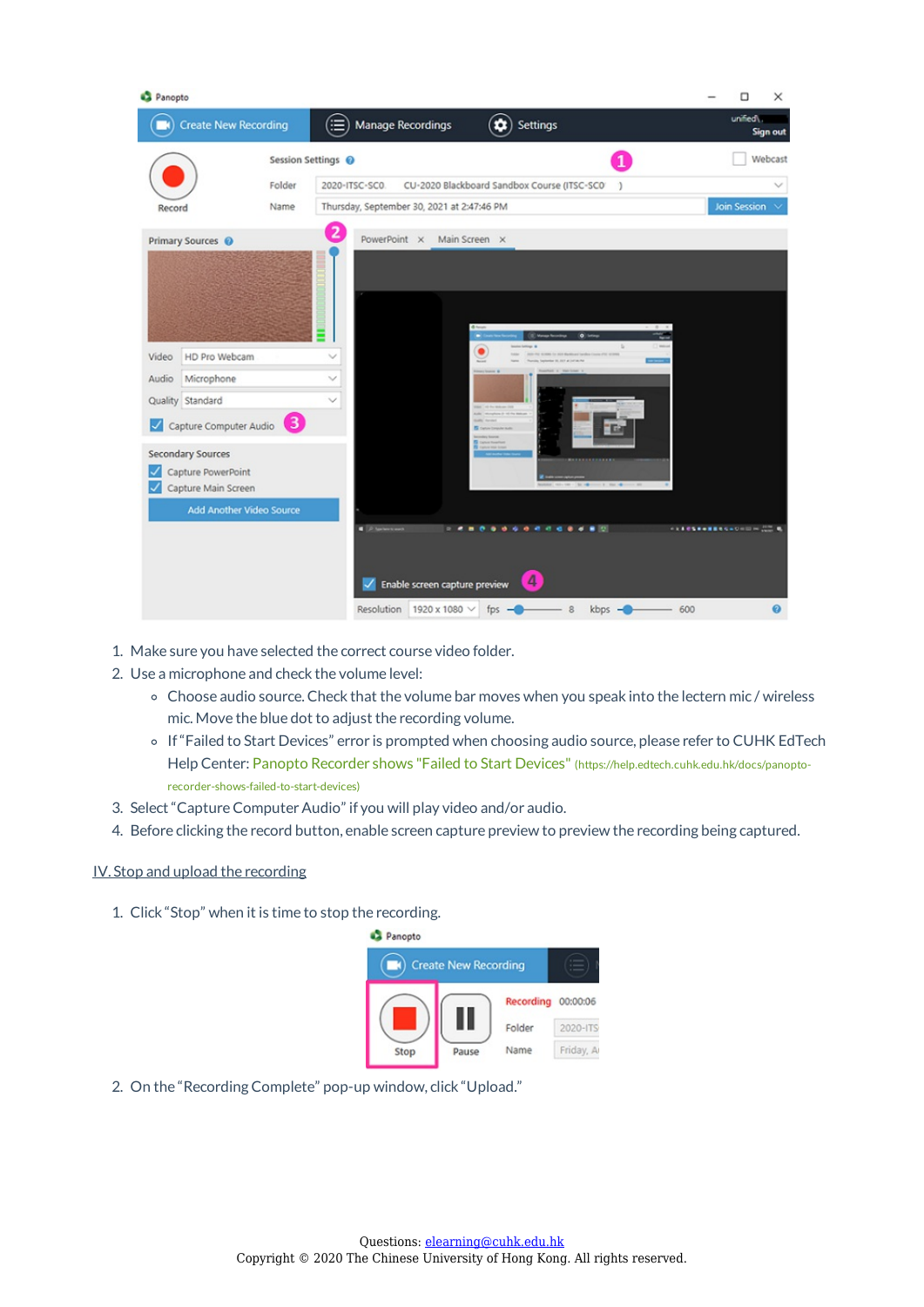| Recording Complete                                                                    |      |  |  |  |  |  |
|---------------------------------------------------------------------------------------|------|--|--|--|--|--|
| Session name                                                                          |      |  |  |  |  |  |
| Friday, August 6, 2021 at 11:17:10 AM                                                 |      |  |  |  |  |  |
| Located in folder<br>:020-ITSC-SC0062: CU-2020 Blackboard Sandbox Course (ITSC-SC0062 |      |  |  |  |  |  |
| Enter a description (optional)                                                        |      |  |  |  |  |  |
|                                                                                       |      |  |  |  |  |  |
| iij Delete and record again                                                           | Done |  |  |  |  |  |

3. **IMPORTANT: Wait untilthe two "Upload Progress" bars indicate thatthe upload is complete. Do NOT close the Panopto Recorder when the upload is in progress.**

| Panopto                                  |                 |                                                                                |                                       |         |                                      |                        |                               | -                      | ×<br>□               |                                  |
|------------------------------------------|-----------------|--------------------------------------------------------------------------------|---------------------------------------|---------|--------------------------------------|------------------------|-------------------------------|------------------------|----------------------|----------------------------------|
| <b>Create New Recording</b>              |                 | ⋐                                                                              | <b>Manage Recordings</b>              |         | $\left( \bullet \right)$<br>Settings |                        |                               |                        | unified\<br>Sign out |                                  |
|                                          |                 | Only recordings stored on this computer are shown below.  Manage My Recordings |                                       |         |                                      |                        |                               |                        |                      |                                  |
| Currently Uploading Recordings           |                 |                                                                                |                                       |         |                                      |                        |                               |                        |                      |                                  |
| Start Time                               | Duration Folder |                                                                                | Session                               | Streams |                                      | <b>Upload Progress</b> | Actions                       |                        |                      |                                  |
| 8/6/2021 11:21 AM 00:00:16               |                 | 2020-ITSC-SC0062 :                                                             | Friday, August 6 PPT + Video + Screen |         |                                      |                        | Pause                         | Cancel                 |                      |                                  |
| <b>Uploaded Recordings</b><br>Start Time | Duration Folder |                                                                                | Session                               |         | Actions                              |                        | Status / Link                 |                        |                      | Important!                       |
| 8/6/2021 11:19 AM                        | 00:00:43        | 2020-ITSC-SC0062:                                                              | Friday, August 6, 2021 at             |         | <b>Delete Local</b>                  | Set Offline            | <b>Resume Share Edit View</b> |                        |                      | <b>Upload in progress,</b>       |
| 8/6/2021 11:17 AM                        | 00:00:28        | 2020-ITSC-SC0062: Friday, August 6, 2021 at                                    |                                       |         | <b>Delete Local</b>                  | Set Offline            | <b>Resume Share Edit View</b> |                        |                      | DO NOT turn off<br>the computer. |
| 5/26/2021 9:38 AM                        | 00:00:11        | 2020-ITSC-SC0071: Wednesday, May 26, 2021                                      |                                       |         | <b>Delete Local</b>                  | Set Offline            |                               | Share Edit View        |                      |                                  |
| 7/13/2020 10:09 AM 00:00:12              |                 | 2019-ITSC-SC0181  Monday, July 13, 2020 at                                     |                                       |         | <b>Delete Local</b>                  | Set Offline            |                               | Share Edit View        |                      |                                  |
| 2/5/2020 7:11 PM                         | 00:00:09        | 2019-ITSC-SC0001: Wednesday, February 5, 2                                     |                                       |         | <b>Delete Local</b>                  | Set Offline            |                               | <b>Share Edit View</b> |                      |                                  |

4. You can close the Panopto Recorder application when you see the status of"Uploaded Recordings"is "Processing". It will take some time for the system to process your recording.

| Panopto                        |                   |                                                                                |                                      |             |                                             |                        | ×        |                  |
|--------------------------------|-------------------|--------------------------------------------------------------------------------|--------------------------------------|-------------|---------------------------------------------|------------------------|----------|------------------|
| <b>Create New Recording</b>    | ≣                 | <b>Manage Recordings</b>                                                       | $\left( \bullet \right)$<br>Settings |             |                                             |                        | Sign out |                  |
|                                |                   | Only recordings stored on this computer are shown below.  Manage My Recordings |                                      |             |                                             |                        |          |                  |
| <b>Uploaded Recordings</b>     |                   |                                                                                |                                      |             |                                             |                        |          |                  |
| Start Time                     | Duration Folder   | Session                                                                        | Actions                              |             | Status / Link                               |                        |          | Upload complete. |
| 8/6/2021 11:19 AM<br>00:00:43  | 2020-ITSC-SC0062: | Friday, August 6, 2021 at                                                      | Delete Local                         | Set Offline | <b>Resume Share</b> Edit View<br>Processing |                        |          | You can turn off |
| 8/6/2021 11:17 AM<br>00:00:28  | 2020-ITSC-SC0062: | Friday, August 6, 2021 at                                                      | Delete Local                         | Set Offline | <b>Resume Share Edit View</b>               |                        |          | the computer     |
| 5/26/2021 9:38 AM<br>00:00:11  | 2020-ITSC-SC0071: | Wednesday, May 26, 2021                                                        | Delete Local                         | Set Offline |                                             | <b>Share Edit View</b> |          | now.             |
| 7/13/2020 10:09 AM<br>00:00:12 | 2019-ITSC-SC0181  | Monday, July 13, 2020 at                                                       | Delete Local                         | Set Offline |                                             | <b>Share Edit View</b> |          |                  |
| 2/5/2020 7:11 PM<br>00:00:09   | 2019-ITSC-SC0001: | Wednesday, February 5, 2                                                       | Delete Local                         | Set Offline |                                             | <b>Share Edit View</b> |          |                  |

# V. Back up the local recording files

- A set oflocal recording files of your recording will be stored on the classroom computer supported by AVSU for **ONE day**.
- For most of the built-in computers in the classrooms/LT, the location is D:\PanoptoRecorder.